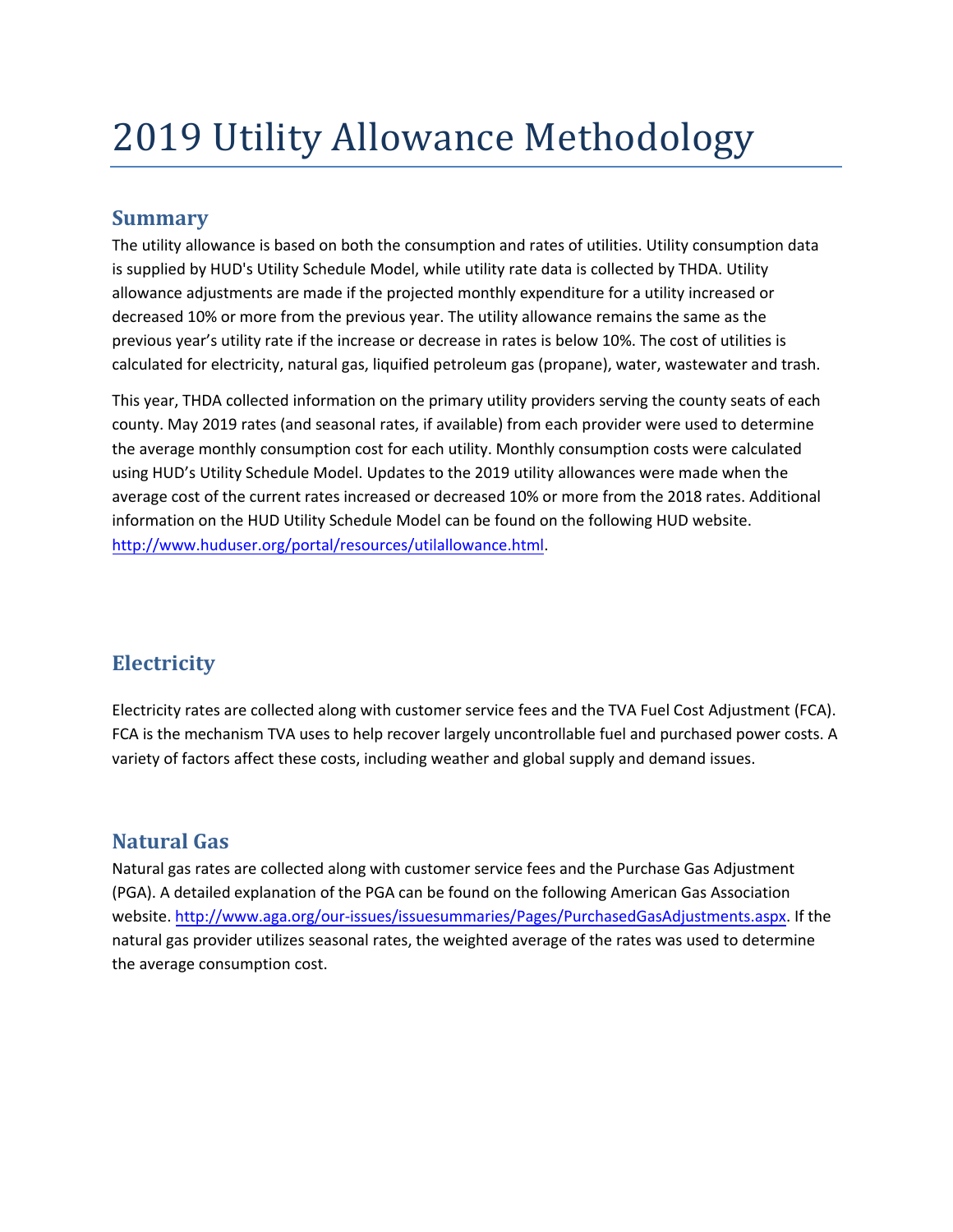## **Liquefied Petroleum Gas (Propane)**

Liquefied Petroleum Gas rates were calculated based on the national average and a sample of state rates. Based on the threshold of 10 percent change, propane prices did not change enough from 2018 to 2019 to warrant a change in their allowances. To view the progression of propane prices over time, visit the following link from the U.S. Energy Information Administration: http://www.eia.gov/ petroleum/heatingoilpropane/. Weekly updates run until the end of heating season, meaning the propane price used was from th[e last week of March](http://www.eia.gov/petroleum/heatingoilpropane/) 2019.

#### **Water and Wastewater**

Water and Wastewater rates were collected along with customer service fees and applicable taxes. In 2016, HUD significantly revised its water and wastewater consumption estimates, greatly affecting the allowance amounts. These revised estimates remained in the 2019 model as well.

The utility model's projections for household water and wastewater usage are identical, and are uniform regardless of location. With this in mind, the 2015 and 2016-18 household water consumption projections are listed side-by-side for comparison.

#### **2015 Water Usage**

0 bedrooms: 4,680 gallons 1 bedrooms: 5,200 gallons 2 bedrooms: 6,800 gallons 3 bedrooms: 8,400 gallons 4 bedrooms: 10,000 gallons 5 bedrooms: 11,600 gallons

#### **2016-2019 Water Usage**

0 bedrooms: 3,438 gallons 1 bedrooms: 3,820 gallons 2 bedrooms: 6,367 gallons 3 bedrooms: 10,188 gallons 4 bedrooms: 14,008 gallons 5 bedrooms: 17,829 gallons

Household usage of water and sewer, then, is now 54 percent higher for a 5 bedroom unit than it was two years ago, and 40 percent for a 4 bedroom unit. Conversely, estimated water usage has been revised downwards for 0 to 2 bedroom units.

The best way to explain this change is that the 2016-19 versions of the HUD model project that a 5 bedroom unit holds, on average, 7 residents, and a 4 bedroom unit holds, on average, 5.5 residents. Previously there had been no such assumption; in 2015, the per-person gallon estimate was simply multiplied by the number of bedrooms. Incidentally, the per-person gallon estimate was lowered after 2015, based on the HUD model's usage of the Tennessee state average (rather than the U.S. average used in 2015).